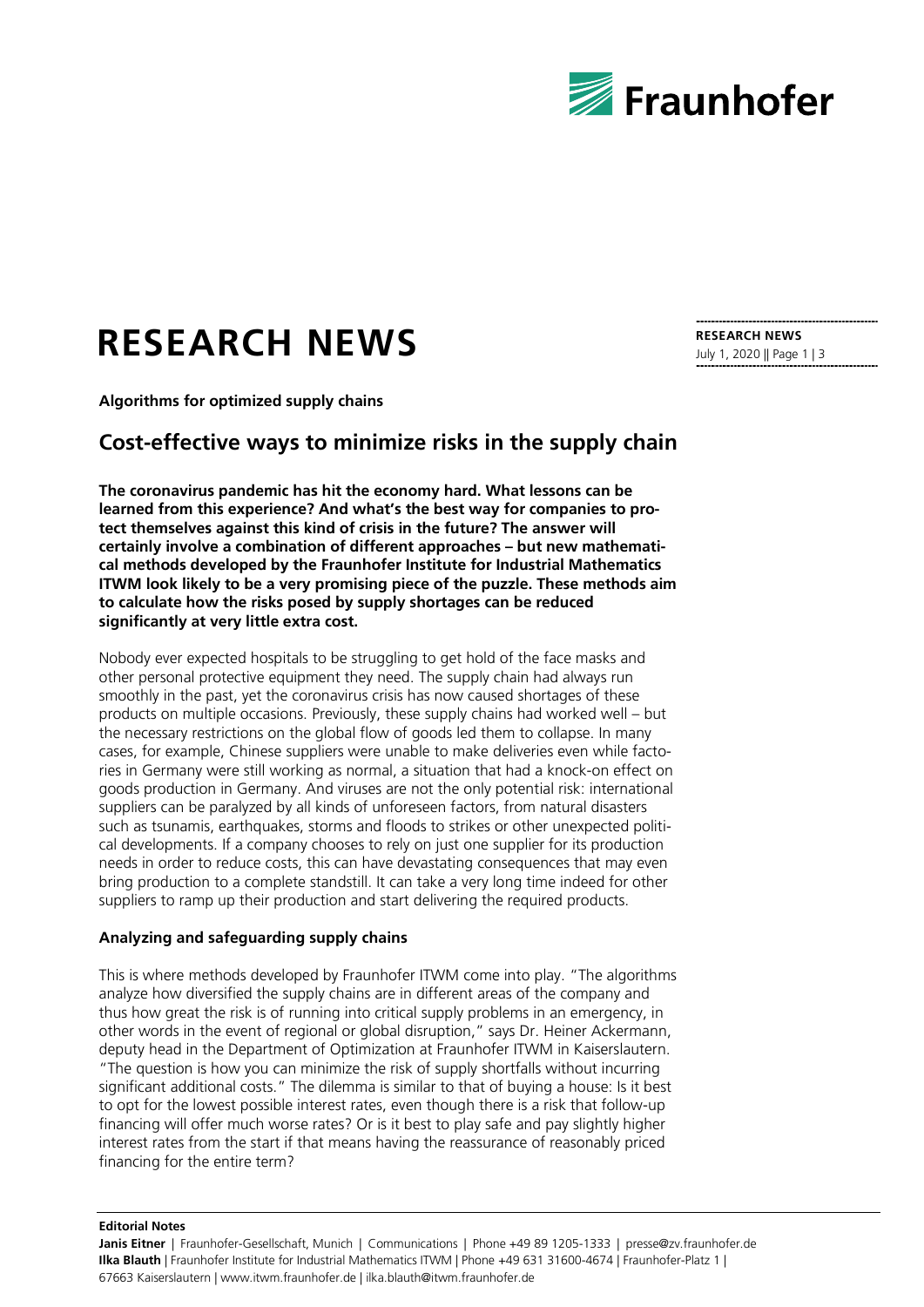

Companies also have to get the right balance between risk and costs. If a company chooses to rely solely on the cheapest supplier, they are taking a major risk. But if they procure a raw material from multiple suppliers at the same time, that risk drops significantly. "And in this case the difference in cost is much lower than the difference in risk," says Ackermann. In other words, the risks fall dramatically even when a company increases its costs by just a few percent – so it is possible to eliminate much of the risk by accepting just a slight rise in costs. Companies can use the algorithm to discover what would work best in their particular situation. "This method lets companies optimize their supply chains based on multiple criteria, helping them to find the optimal balance between costs and risks," says Ackermann. "The underlying algorithms work equally well whether you are dealing with supply shortages caused by an earthquake or a virus. So, unlike existing software solutions, we don't try to make assumptions as to the likelihood of any particular scenario." With this new method, a company starts by entering various parameters – for example areas in which they think disruption could be likely and how long that disruption might last. The algorithms then calculate various cost/risk trade-offs for this exact raw material, including the possible allocations of suppliers that would correspond to each point on the scale. They even take into account options such as storing critical products in order to cushion any temporary supply shortfalls.

#### **Substituting raw materials during supply shortages**

Another option the algorithms take into account is whether a raw material could potentially be replaced by different materials in the event of a supply bottleneck. If so, this can be taken into consideration from the start. Essentially, the method calculates the costs and risks of different courses that a company can follow in regard to their suppliers. Procter & Gamble is already using a software-based variant of this methodology which has been specially tailored to its needs.

# **RESEARCH NEWS**

July 1, 2020 || Page 2 | 3